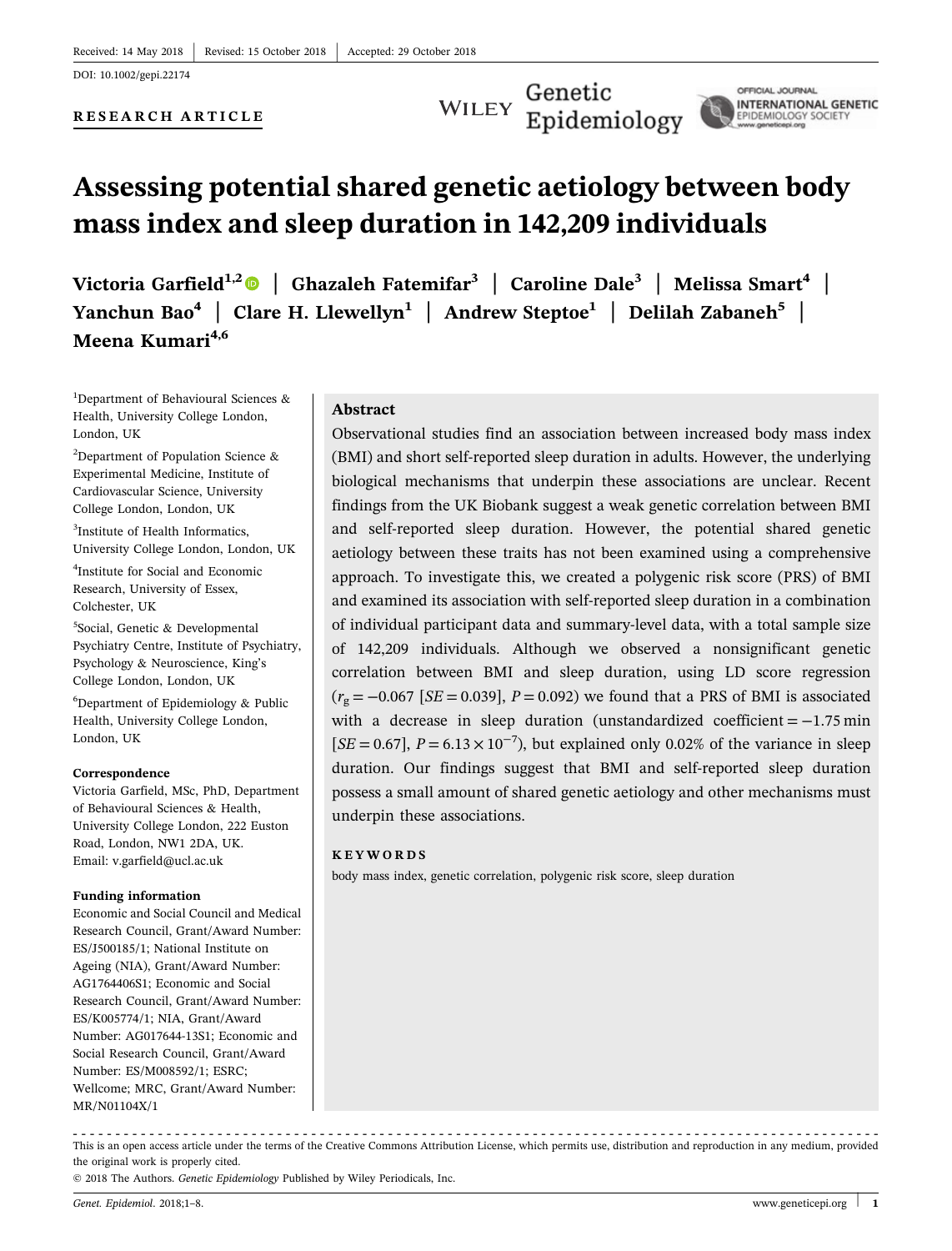# 1 | INTRODUCTION

A large number of studies find an association between body mass index (BMI) and self‐reported sleep duration in adults such that a higher BMI is associated with shorter duration of sleep (Cappuccio et al., 2008; Chaput, Després, Bouchard, & Tremblay, 2008; Gangwisch, Malaspina, Boden‐Albala, & Heymsfield, 2005; Garfield, Llewellyn, Steptoe, & Kumari, 2017; Hasler et al., 2004; Mezick, Wing, & McCaffery, 2014; Ogilvie et al., 2016; Patel & Hu, 2008; Patel, Malhotra, White, Gottlieb, & Hu, 2006). While the association between BMI and sleep duration may be bidirectional in nature (Vgontzas, Bixler, & Basta, 2010), with shorter sleep preceding weight gain (Chaput et al., 2008; Gildner, Liebert, Kowal, Chatterji, & Josh Snodgrass, 2014; Lauderdale et al., 2009), recent evidence suggests that the direction of association may also be from increased BMI to reduced sleep (Garfield et al., 2017; Stranges et al., 2008).

A recent study analysed genome‐wide data from ~120,000 UK Biobank (UKB) individuals to investigate whether there is a genetic correlation between BMI and sleep duration (Jones et al., 2016). They found a genetic correlation between BMI and oversleeping (defined as  $>8$  vs. 7–8 hours):  $r<sub>s</sub> = 0.097$ ,  $P = 0.04$ ; BMI and undersleeping (defined as <7 vs. 7–8 hours):  $r_g = 0.147$ ,  $P = 1 \times 10^{-5}$ , but not BMI and continuous sleep duration ( $r_g = -0.05$ ,  $P = 0.11$ ). Interestingly, finding that BMI and undersleeping are genetically correlated supports the epidemiological literature which suggests an association between less sleep and higher BMI (Cappuccio et al., 2008; Chaput et al., 2008; Gangwisch et al., 2005; Garfield et al., 2017; Hasler et al., 2004; Mezick et al., 2014; Ogilvie et al., 2016; Patel & Hu, 2008; Patel et al., 2006). However, the biological underpinning of this association is unclear. Therefore, further work is required to examine whether BMI and self-reported sleep duration possess underlying shared genetic aetiology, which can be carried out using polygenic risk scores (PRS). This method can detect whether a common genetic basis exists between related traits or diseases and could provide prediction of an individuals' genetic risk for a particular disease or outcome (Dudbridge, 2013). Unlike an  $r_g$  obtained using molecular methods, such as LD Score (LDSC) regression, PRS provides a more refined approach to the investigation of shared genetic factors between two traits. PRS methods can now take into account correlations between single nucleotide polymorphism (SNPs) (known as linkage disequilibrium [LD]) and thin them accordingly, which means that we can work with a high‐resolution PRS for a particular trait, rather than merely genome‐wide association study (GWAS) significant SNPs, or all SNPs from GWAS summary statistics.

Thus, the present study aimed to perform the first thorough investigation of the shared genetic predictors between BMI and self‐reported sleep duration. We used PRSs to examine whether BMI and sleep duration have a common genetic basis in our data. We analysed a combination of individual participant data (IPD) and summary‐level data in up to 142,209 individuals (Jones et al., 2016) by including two datasets in addition to UKB we aimed to increase our statistical power, compared to the previous study. Our aims were threefold: (a) To perform GWAS analyses of self‐reported sleep duration in two population‐based studies, as this formed the basis of our outcome data, (b) to examine the association of a BMI PRS with sleep duration, and (c) to estimate the genetic correlation  $(r_g)$  between BMI and sleep duration in our studies using LD score regression (Bulik‐Sullivan et al., 2015).

# 2 | MATERIALS AND METHODS

## 2.1 | Sample(s)

Our study included summary‐level data from 127,573 UKB participants (Jones et al., 2016), as well as IPD from two population studies: The English Longitudinal Study of Ageing (ELSA) and Understanding Society: UK Household Longitudinal Study (UKHLS).

ELSA is an on‐going national panel study of health and ageing, which started in 2002–2003 (wave 1). Data have been collected from respondents at waves 2 (2004–2005), 3 (2006–2007), 4 (2008–2009), 5 (2010– 2011) and 6 (2012–2013), and comprise a nationally representative sample of English household residents 50 years and over. A more detailed account of ELSA can be found elsewhere (Steptoe, Breeze, Banks, & Nazroo, 2013). ELSA was granted ethical approval by the London Multicentre Research Ethics Committee (MREC 01/2/91) and all respondents provide informed consent at every wave. During the waves 2 and 4 nurse visits blood samples were taken from 5,662 and 1,945 participants, respectively, who provided informed consent to have DNA extracted for genotyping.

UKHLS is a household panel study, which covered approximately 32,000 households across the United Kingdom at wave 1 (Knies, 2016). UKHLS received ethical approval from the University of Essex Ethics Committee and the nurse data collection by the National Research Ethics Service (10/H0604/2). During 2010–2012 (wave 2 or 3) approximately 20,000 respondents aged 16+ were invited to take part in a Nurse Health Assessment interview. In ~13,000 of these respondents a blood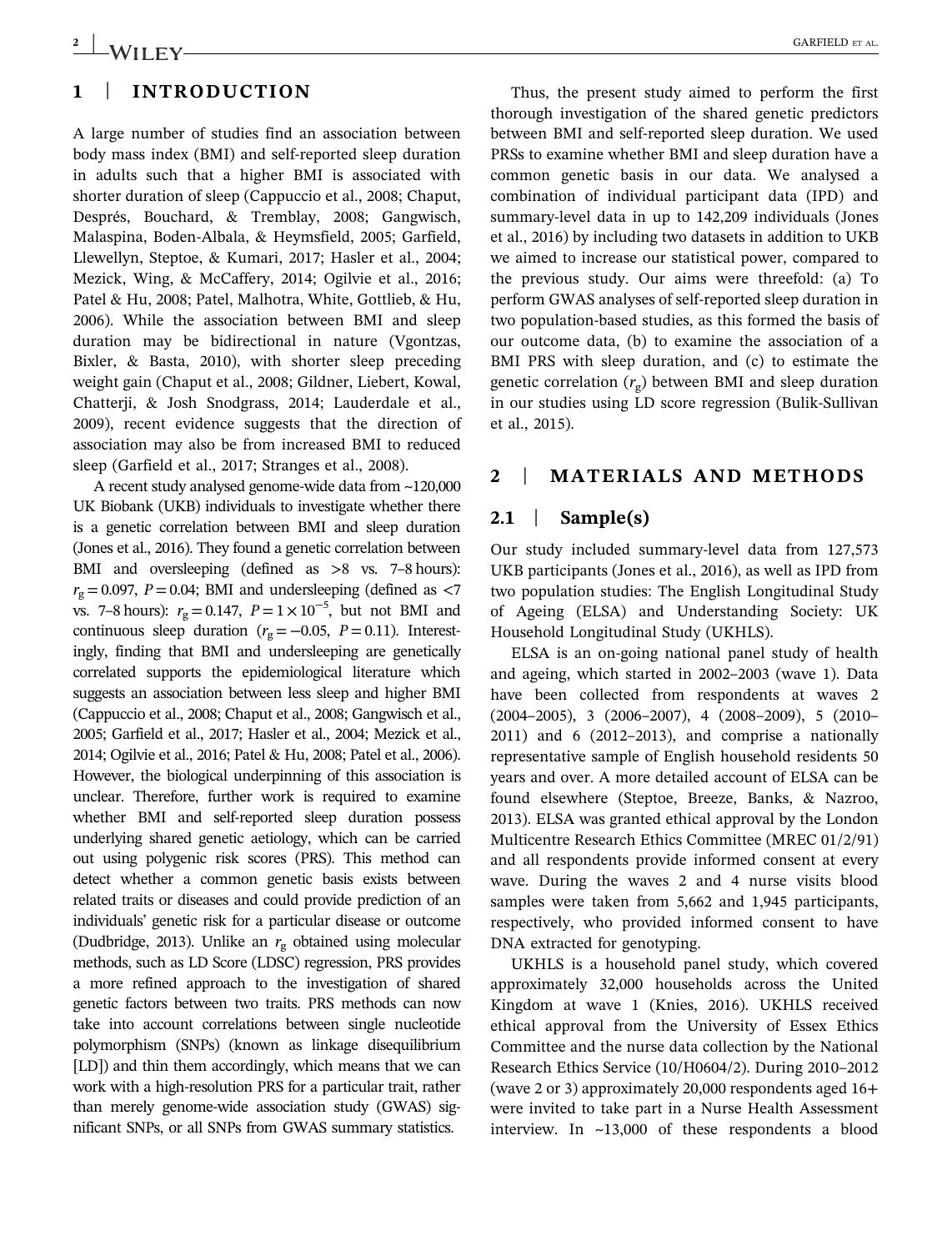sample was taken and DNA was extracted for genotyping from ~10,000 individuals, once informed consent was obtained.

In both ELSA and UKHLS, all methods were carried out in accordance with approved guidelines and regulations.

Summary statistics from the recent UKB GWAS of sleep duration (Jones et al., 2016) were also used in our genetic analyses. These authors performed linear mixed modelling

Table 1 presents the number of individuals included in each type of analysis. For PRS and genetic correlation analyses we had a total sample size of  $142,209$  (ELSA + UKHLS + UKB sleep duration GWAS individuals) and for phenotypic analyses we used 12,107 individuals (ELSA + UKHLS IPD).

### 2.2 | Measures

### 2.2.1 | BMI and sleep duration

BMI was calculated (weight in kg/height in metres squared) from height and weight measured by a nurse using standardized protocols in both ELSA and UKHLS. Sleep duration was self-reported across both studies. Specifically, ELSA respondents were asked: "How many hours of sleep do you have on an average week night?" UKHLS participants were asked: "How many hours of actual sleep did you usually get at night during the last month? This may be different than the actual number of hours you spent in bed."

### 2.3 | Genotyping

ELSA and UKHLS were genotyped using the Illumina Omni 2.5M and HumanCoreExome arrays, respectively. Standard quality control (QC) procedures for genetic data were carried out in both ELSA and UKHLS. In ELSA, both SNP and individual

TABLE 1 Details of samples included in this study, with respective Ns for different analyses

| Study       | Type of data         | Number of<br>individuals<br>in GWAS | Number of<br>individuals in<br>phenotypic<br>analyses |
|-------------|----------------------|-------------------------------------|-------------------------------------------------------|
| <b>ELSA</b> | <b>IPD</b>           | 6,028                               | 5.296                                                 |
| UKHLS       | <b>IPD</b>           | 8,608                               | 6,811                                                 |
| UKB         | Summary <sup>a</sup> | 127,573                             | N/A                                                   |
| Total N     | N/A                  | 142.209                             | 12,107                                                |

Note. ELSA: English Longitudinal Study of Ageing; IPD: individual participant data; UKB: UK Biobank; UKHLS: UK Household Longitudinal Study.

a Summary statistics from sleep duration GWAS by Jones et al. (2016) downloaded from http://www.t2diabetesgenes.org/data/

missingness were set to 5%. In UKHLS, individual and SNP missingness were set to 2%, duplicate individuals were removed, as were SNPs with a Hardy Weinberg equilibrium  $P < 1 \times 10^{-4}$ . An identity by descent (IBD) cut‐off of 0.025 was used, which excludes individuals who are related up to third or fourth cousins. Therefore, of the original sample  $(n = 9,994)$  who were genotyped and passed OC, IBD excluded  $n = 1,001$  individuals (one per related pair). This method selects one individual per pair to keep/exclude at random.

In both studies individuals who reported non‐White ethnicity were removed; sex discrepancies were also corrected. We also removed 109 related individuals in ELSA and 1,001 (as described above) in UKHLS before performing the analyses. Details of genotyping in the UKB study are described elsewhere (Wain et al., 2015). Both studies were imputed to the European component of 1,000 genomes.

### 2.4 | Statistical analyses

### 2.4.1 | Phenotypic analyses

In studies for which we had IPD (ELSA and UKHLS), phenotypic association analyses were performed using linear regressions, with adjustments for age and sex. These results were subsequently combined in a fixed‐ effects meta‐analysis to obtain an overall estimate for both studies. Heterogeneity between studies was assessed by means of Cochran's Q and  $I^2$ .

### 2.4.2 | Genetic analyses

Genome‐wide analyses of sleep duration As mentioned previously, summary statistics from the latest published sleep duration GWAS (Jones et al., 2016) were included in our analyses. This GWAS was adjusted for age, sex and study centre and these authors used linear mixed modelling in BOLT‐LMM (Loh et al., 2015), which is able to take into account potential relatedness between individuals.

A GWAS of sleep duration was conducted with 1,000 genomes imputed data set from ELSA and UKHLS using linear regressions, adjusted for age, sex and 10 principal components in the R package (version 3.3.2), snpStats (Clayton, 2014). As UKHLS is a household study, there is a greater proportion of close relatives, thus we used an IDB cut‐off of 0.025, which excludes individuals who are up to fourth‐degree cousins and retains one individual per pair.

Results from ELSA, UKB and UKHLS studies were meta‐analysed using inverse‐variance fixed effects in METAL, to obtain an overall estimate per SNP.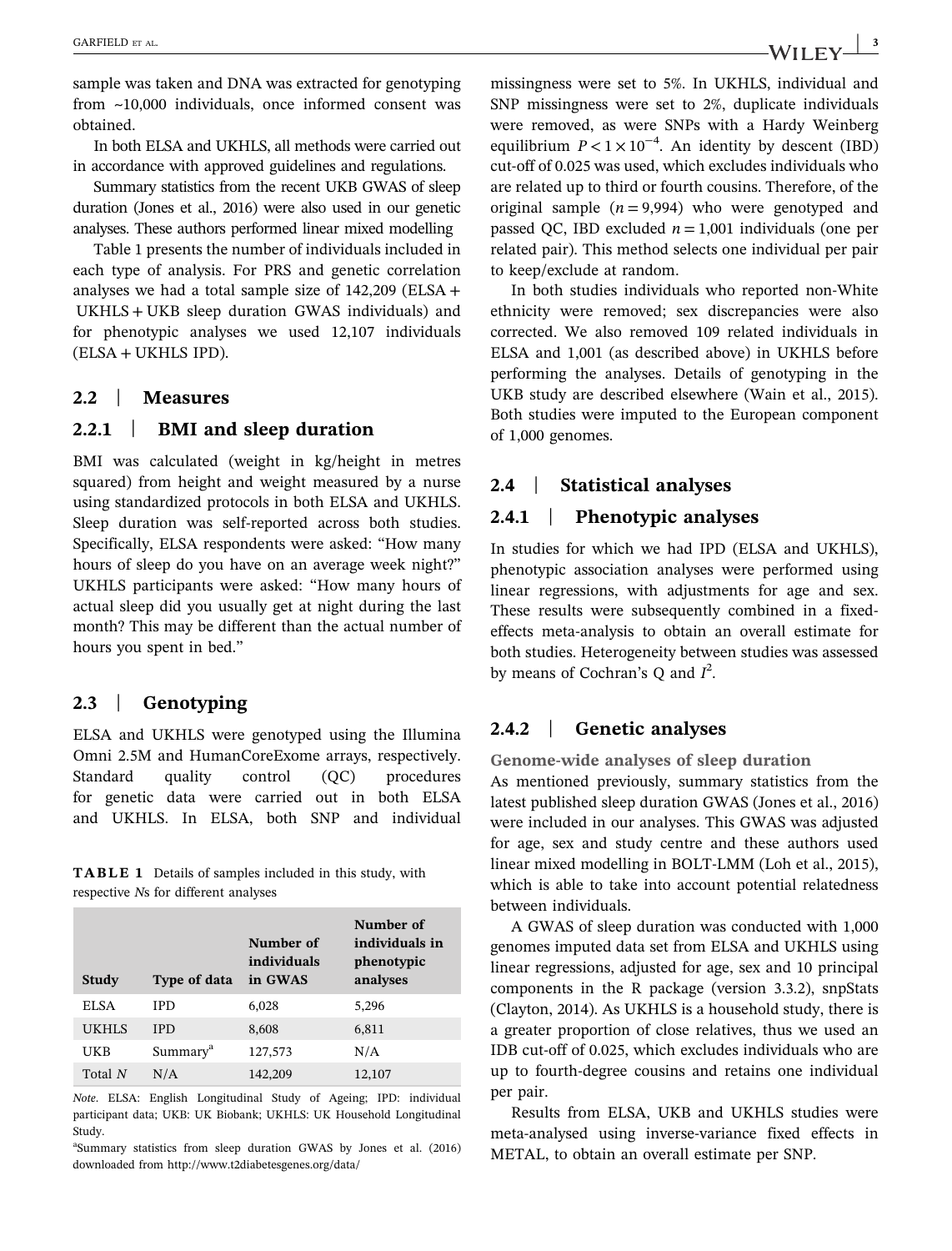# 2.4.3 | PRSs of BMI

As the main aim of our analyses was to identify whether BMI and self-reported sleep duration possess shared common genetic factors, we sought to use genome‐wide summary statistics from published GWA studies of BMI and sleep duration, to have a very large sample size. PRSs were created using an additive model and by choosing a broad P‐value threshold inclusion range (described below) and at each of these thresholds a PRS was produced that comprised all possible SNPs that overlap between BMI and sleep duration.

Summary statistics were downloaded from a recently published large‐scale consortium meta‐GWAS of BMI (Locke et al., 2015) from up to 339,224 individuals, and these  $\beta$  coefficients were used as external weights in our PRSs. Our outcome data were summary statistics from the meta‐GWAS of sleep duration described above (Jones et al., 2016). There should be no overlap between the exposure and outcome data, in terms of the samples analysed, which our data complied with. PRS analyses were performed using PRSice, version 1.25 (Euesden, Lewis, & O'Reilly, 2015).

A total of nine PRSs at P‐value thresholds of 1.0, 0.5, 0.4, 0.3, 0.2, 0.1, 0.05, 0.01 and 0.001 were created (Table 3). At each threshold SNPs were clumped by LD using a cut-off of  $r^2 = 0.1$  and a window of 250 kb, to ensure that independent SNPs were included in each PRS.

# 2.4.4 Genetic correlation  $(r_g)$  of BMI and sleep duration

Before performing the  $r_g$  analysis a set of QC procedures are carried out automatically when summary statistics are submitted to LD Hub; this process is described in detail in a recent publication (Zheng et al., 2017). LD score regression was used to estimate the genetic correlation  $(r_g)$  between BMI and sleep duration (Bulik‐Sullivan et al., 2015) using LD Hub (Zheng et al., 2017). Summary statistics from GWA analyses of sleep duration in ELSA, UKHLS and UKB were uploaded to examine the underlying  $r_g$  of BMI with sleep duration in our whole sample.

# 3 | RESULTS

# 3.1 | Sample characteristics

Table 2 shows sample characteristics for individuals from ELSA and UKHLS included in the phenotypic analyses. Mean sleep duration and BMI was similar across both studies.

# 3.2 | Phenotypic analyses of BMI and sleep duration

The estimates presented in Figure 1 are adjusted for age and sex, and depict a negative association between BMI and selfreported sleep duration, such that for every SD increase in BMI ( $\text{kg/m}^2$ ) sleep duration decreases by 5 and 6 minutes in ELSA and UKHLS, respectively. Our overall estimate showed that for every SD increase in BMI  $(5.08 \text{ kg/m}^2)$ sleep duration decreased by 5.86 minutes. Cochran's Q and  $I^2$  revealed that there were no issues with heterogeneity between the two studies (Cochran's  $Q$ ,  $P = 0.70$ ,  $I^2 = 0$ ).

# 3.3 | Associations between PRSs of BMI with sleep duration

Of the nine PRSs, a PRS of BMI at a P‐value inclusion threshold of 0.01 explained the highest proportion of the variance in sleep duration (0.02%). This PRS was negatively associated with sleep duration ( $B = -1.75$ ,  $P = 6.13 \times 10^{-7}$ ; Table 3).

# 3.4 | Genetic correlation  $(r_g)$  of BMI and sleep duration

The genetic correlation between BMI and sleep duration using LD score regression was not significant,  $r<sub>g</sub> = -0.067$  $(SE = 0.039)$ ,  $P = 0.092$ , yet it was consistent with the negative direction of effect observed in our results using PRSs.

# 4 | DISCUSSION

In the study reported here, we performed a comprehensive set of analyses to investigate potential shared genetic

**TABLE 2** Participant characteristics for individual participant data studies  $(N = 12,107)$ 

| <b>Study</b>            | Mean sleep duration (hours; SD) | Mean BMI $(kg/m^2; SD)$ | Mean age $(SD)$ | Female $(\%)$ |
|-------------------------|---------------------------------|-------------------------|-----------------|---------------|
| ELSA (5,296)            | 6.86(1.27)                      | 28.14(5.11)             | 66.7(9.16)      | 54.19         |
| <b>UKHLS</b> (6,811)    | 6.63(1.29)                      | 28.01(5.05)             | 52.76 (15.98)   | 56.03         |
| Both studies $(12,107)$ | 6.74(1.28)                      | 28.07(5.08)             | 59.73 (12.57)   | 56.57         |

Note. BMI: body mass index; ELSA: English Longitudinal Study of Ageing; UKHLS: UK Household Longitudinal Study.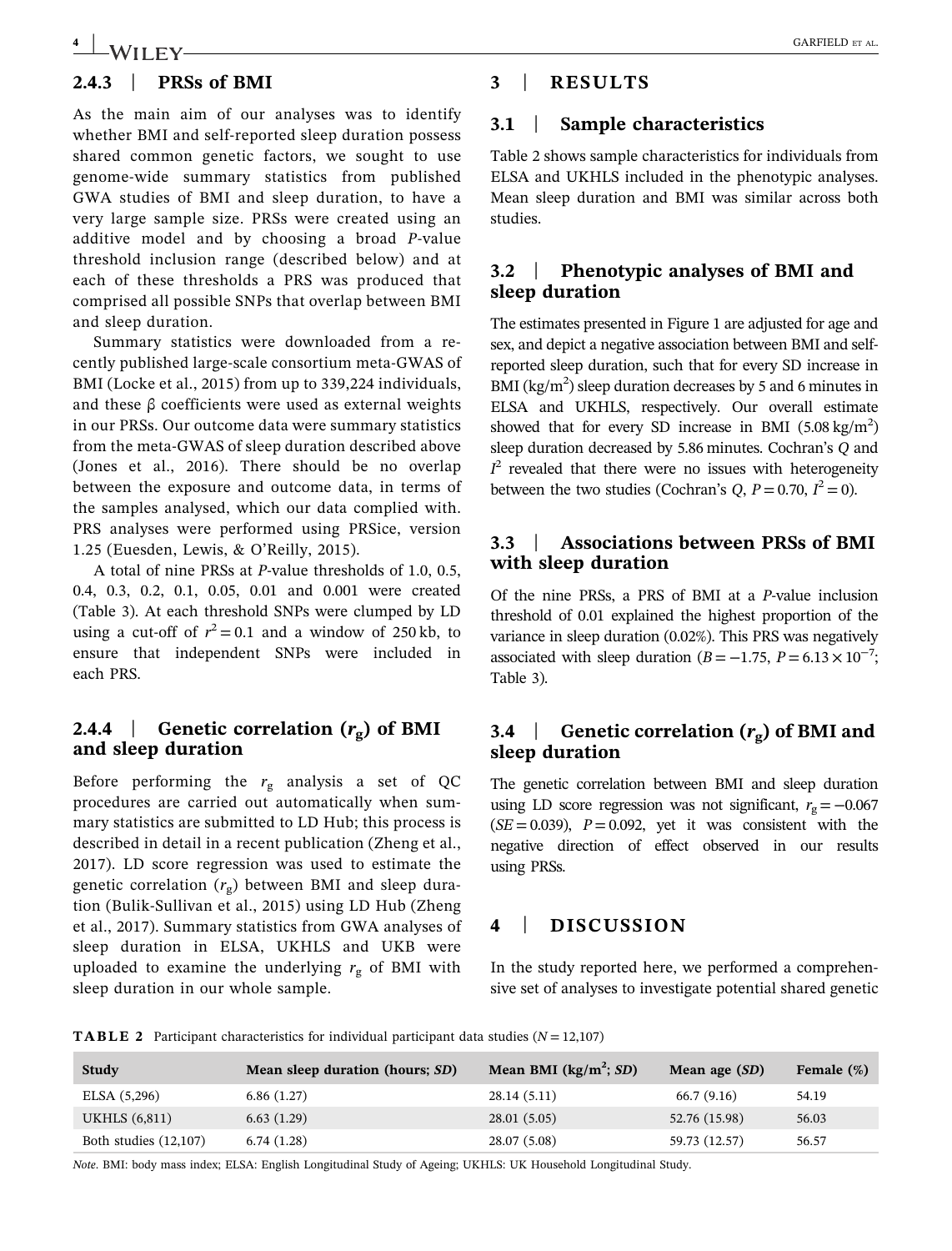TABLE 3 Polygenic risk score analyses of body mass index and sleep duration in 142,209 individuals after clumping SNPs by linkage disequilibrium (LD)

| P-value threshold | No. of SNPs in model | Coefficient (SE) | P value               | (Pseudo) $R^2$        |
|-------------------|----------------------|------------------|-----------------------|-----------------------|
| 1.0               | 54,505               | $-0.62(0.18)$    | 0.0003                | $6.06 \times 10^{-5}$ |
| 0.5               | 36,688               | $-0.64(0.18)$    | 0.0003                | $6.94 \times 10^{-5}$ |
| 0.4               | 31,254               | $-0.59(0.19)$    | 0.0008                | $7.49 \times 10^{-5}$ |
| 0.3               | 25,196               | $-0.67(0.20)$    | 0.0003                | $8.16 \times 10^{-5}$ |
| 0.2               | 18,195               | $-0.62(0.21)$    | 0.002                 | $8.22 \times 10^{-5}$ |
| 0.1               | 10,477               | $-0.80(0.24)$    | 0.0005                | $8.44 \times 10^{-5}$ |
| 0.05              | 6.006                | $-1.33(0.29)$    | $2.36 \times 10^{-6}$ | 0.0001                |
| 0.01 <sup>a</sup> | 2,024                | $-1.75(0.67)$    | $6.13 \times 10^{-7}$ | 0.0002                |
| 0.001             | 536                  | $-2.07(0.43)$    | 0.004                 | $4.83 \times 10^{-5}$ |

Note. LD clumping parameters are  $r^2 = 0.1$  and 250 kb. Coefficient indicates unstandardized coefficient in minutes of sleep duration.

<sup>a</sup>Best threshold with 0.02% of the variance in sleep duration explained by this PRS.



FIGURE 1 Phenotypic association between (standardised) body mass index and sleep duration in English Longitudinal Study of Ageing (ELSA) and UK Household Longitudinal Study (UKHLS;  $N = 12,107$ ). 95% CI: 95% confidence interval, \*\*\* $P < 0.001$ 

aetiology between BMI and sleep duration, by means of PRSs and genetic correlations. We exploited summary‐ level data from the latest UKB GWAS of sleep duration (Jones et al., 2016), alongside two studies for which we had individual-level data, to form a combined sample of 142,209 individuals.

Phenotypic findings from our meta‐analysis of 12,107 individuals are consistent with recently published meta‐ analyses of a negative association between BMI and sleep duration in adults (Cappuccio et al., 2008; Patel & Hu, 2008). Our genetic findings suggest that the best‐fit BMI PRS was significantly negatively associated with sleep duration, but explained only 0.02% of its variance. We also found no significant genetic correlation between BMI and sleep duration using LD score regression, a finding that supports recent research which found a similar genetic correlation in terms of strength and direction,  $r<sub>g</sub> = -0.05$ (Jones et al., 2016).

To find the highest resolution BMI PRS and examine its association with sleep duration, we constructed nine distinct PRSs in an attempt to find the best one. The optimal PRS created was negatively associated with sleep duration. However, this PRS accounted for only 0.02% of

the variance in self‐reported sleep duration. While perhaps BMI and sleep duration in fact, do not possess shared genetic aetiology, it is also possible that the sleep duration phenotype is error‐prone which made it more difficult to detect the true common aetiology.

Moreover, our estimate of −1.75 minutes is less than half the size of the phenotypic effect we found. However, our phenotypic analyses were not performed on the entire sample of 142,209, but only in ELSA and UKHLS and thus may not be completely comparable with the effect size from our PRS analyses. It is also important to note that we would expect the genetic effect from the PRS analyses to be smaller than the phenotypic effect. Although the exact biological mechanisms for the association between our BMI PRS and sleep duration remain largely elusive, we can begin to speculate on some of the potential underlying pathways. The well‐characterised fat‐mass and obesity‐associated (FTO) gene is of interest here, as it is expressed in the hypothalamus (Locke et al., 2015) and neurons in the ventrolateral preoptic nucleus are instrumental in promoting sleep, by shutting off other arousal centres in the brain (Saper, Scammell, & Lu, 2005). Specifically, rs1558902, an intron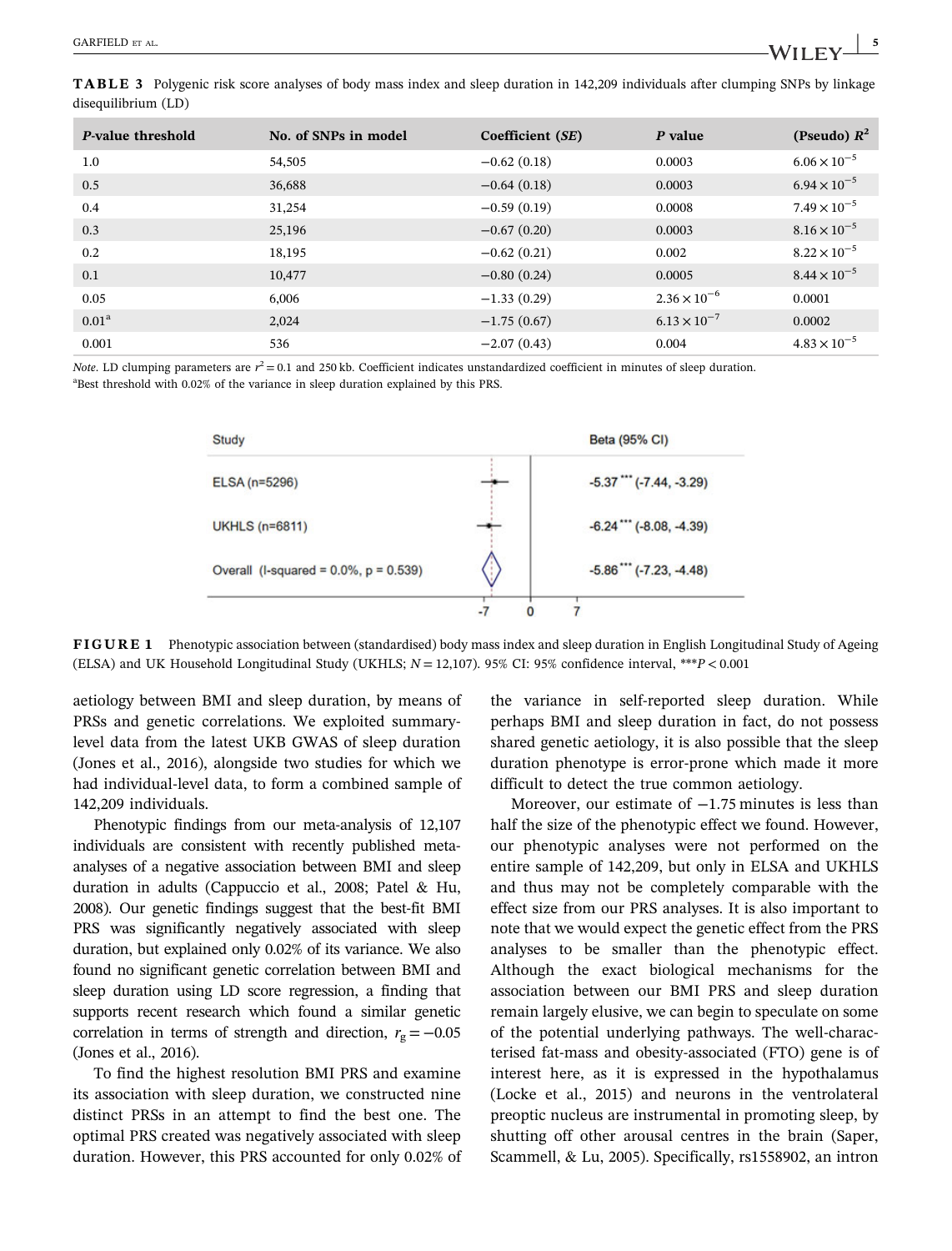in the FTO gene was included in our best‐fit PRS and its association effect with sleep duration in our meta‐GWAS of all three studies was −0.68 minutes. Thus, although this effect was not genome-wide significant ( $P = 0.003$ ) it is consistent with the expected direction of effect, such that higher genetic risk of obesity associates with shorter sleep. Future research could perform downstream functional analysis to investigate whether any well‐established BMI genetic variants are on relevant causal pathways for sleep duration.

This study has several strengths. For the first time, polygenic risk scoring techniques were applied to investigate the potential underlying genetic overlap of BMI with self-reported sleep duration. We used a large sample, by analysing both IPD and summary‐level data; we weighted our PRS externally using published GWAS estimates for BMI (Locke et al., 2015), which reduced bias in the results, as none of the studies we analysed contributed to this GWAS. However, we also acknowledge certain limitations of our study. We analysed self‐reported sleep duration, which might suffer from measurement error and bias (Van Den Berg, Van Rooij et al., 2008). Our findings are conducted with data from White/European individuals and may therefore not be applicable to other ethnic groups. Our data were cross‐sectional; therefore, future research should investigate the association of BMI PRSs with sleep duration over time. We did not have access to the individual data for UKB, thus we were not able to include this sample in our phenotypic analyses, nor were we able to include covariates in our PRS analyses. Finally, the sleep duration question was slightly different in each of the three studies analysed here. The UKB study asked respondents to report the average number of hours slept in a 24‐hour period, while ELSA specifically asked to provide the average number of hours slept on weeknights only, and UKHLS asked respondents for the hours of actual sleep during the last month, while informing them that this may be different from the total hours spent in bed.

Some important future directions for this study should also be considered. It is essential to perform similar analyses in future work using objectively measured sleep duration, as subjective measures are prone to error and bias (Van Den Berg et al., 2008), and are correlated only moderately with objective measurements (Arora, Broglia, Pushpakumar, Lodhi, & Taheri, 2013; Van Den Berg et al., 2008). Future studies should investigate the possibility of shared genetic aetiology of BMI with other sleep dimensions, such as pattern, bedtime, quality and disturbance. This is of interest, as evidence suggests that each sleep phenotype may have effects that are independent of each other (Andretic, Franken, & Tafti, 2008). Findings from the present study require replication in distinct age groups. Although individuals' DNA remains

intact throughout their lives, changes in gene expression can occur and are linked to particular disease states and cellular responses (de Magalhães, Curado, & Church, 2009). Evidence also suggests that genetic influences on BMI vary considerably with age, even in childhood (Llewellyn, Trzaskowski, Plomin, & Wardle, 2014).

In summary, this study investigated shared underlying genetic aetiology between BMI and self‐reported sleep duration. We found that although a PRS of BMI was negatively associated with sleep duration, it accounted for a very small proportion of its variance. However, these findings warrant replication in other age and ethnic groups, with other sleep phenotypes and where possible, employing objective measures of sleep.

### ACKNOWLEDGEMENTS

The authors would like to thank Dr. A. Floriaan Schmidt (Universtiy of Groningen and University College London) and Dr. Maria Carolina Borges (University of Bristol) for insightful discussions in the preparation of this manuscript. V. G. was supported to carry out this study by a multidisciplinary doctoral training grant from the Economic and Social Council and Medical Research Council (Grant number: ES/J500185/1). Samples from the ELSA DNA Repository (EDNAR), received support under a grant (AG1764406S1) awarded by the National Institute on Ageing (NIA). Genotyping was supported under grants from the Economic and Social Research Council (ES/ K005774/1) and NIA (AG017644‐13S1). ELSA was developed by a team of researchers based at University College London, The Institute of Fiscal Studies and the National Centre for Social Research. The data were collected by the National Centre for Social Research. ELSA data are made available through the ESDS website ([http://www.elsa](http://www.elsa-project.ac.uk/availableData)[project.ac.uk/availableData](http://www.elsa-project.ac.uk/availableData)). UKHLS is led by the Institute for Social and Economic Research at the University of Essex and funded by the Economic and Social Research Council (Grant number: ES/M008592/1). The data were collected by NatCen and the genome‐wide scan data were analysed by the Wellcome Trust Sanger Institute. Information on how to access the data can be found on the Understanding Society website<https://www.understandingsociety.ac.uk/>. Data governance was provided by the METADAC data access committee, funded by ESRC, Wellcome, and MRC (Grant number: MR/N01104X/1).

### AUTHOR CONTRIBUTIONS

V. G. conceived the study idea, performed the analyses, and wrote the manuscript. M. K. and D. Z. revised the manuscript for intellectual content. G. F. and D. Z. led the quality control of the ELSA genotype data. M. S. and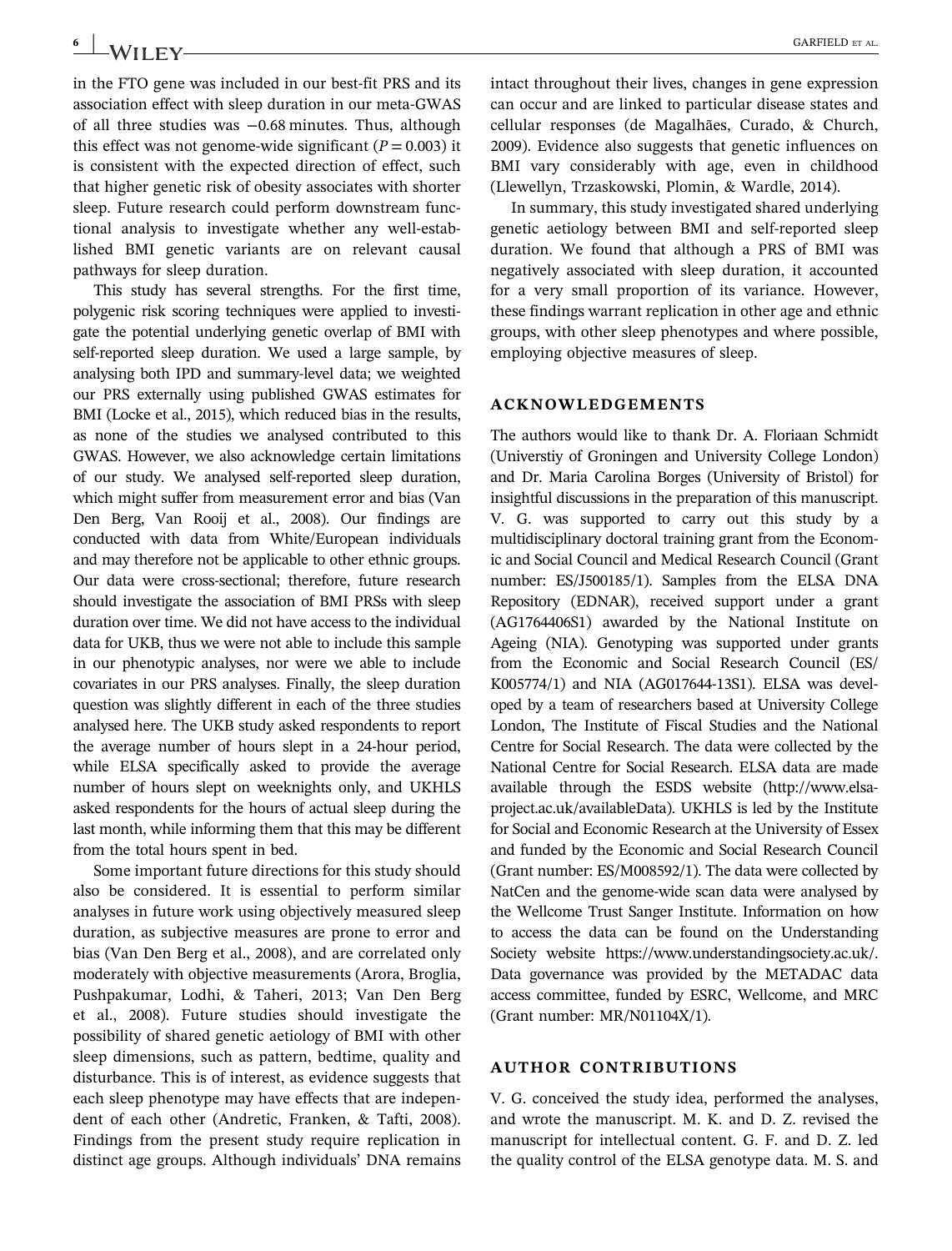Y. B. led the preparation of relevant phenotypic data for UKHLS analyses. M. K., D. Z., C. D., G. F., M. S., Y. B., C. H. L., and A. S. provided valuable comments and scientific insights to the manuscript. All authors approved the final manuscript.

### AVAILABILITY OF DATA

To access data from either ELSA or UKHLS visit the Managing Ethico‐social, Technical and Administrative issues in Data ACcess (METADAC) website [https://www.](https://www.metadac.ac.uk) [metadac.ac.uk](https://www.metadac.ac.uk). The UK Biobank sleep duration GWAS summary statistics used in this paper can be accessed at: <http://www.t2diabetesgenes.org/data/>.

### CONFLICTS OF INTEREST

The authors declare that there are no conflicts of interest.

### ORCID

Victoria Garfield **b** <http://orcid.org/0000-0002-5127-0890>

### REFERENCES

- Andretic, R., Franken, P., & Tafti, M. (2008). Genetics of sleep. Annual Review of Genetics. Annual Reviews, 42, 361–388.
- Arora, T., Broglia, E., Pushpakumar, D., Lodhi, T., & Taheri, S. (2013). An investigation into the strength of the association and agreement levels between subjective and objective sleep duration in adolescents. PLOS One, 8(8), 1–6.
- Bulik‐Sullivan, B. K., Loh, P. R., Finucane, H. K., Ripke, S., Yang, J., Patterson, N., … Neale, B. M. (2015). LD Score regression distinguishes confounding from polygenicity in genome‐wide association studies. Nature Genetics, 47(3), 291–295.
- Cappuccio, F. P., Taggart, F. M., Kandala, N. B., Currie, A., Peile, E., Stranges, S., & Miller, M. A. (2008). Meta‐analysis of short sleep duration and obesity in children and adults. Sleep, 31(5), 619–626.
- Chaput, J.‐P., Després, J. P., Bouchard, C., & Tremblay, A. (2008). The association between sleep duration and weight gain in adults: A 6‐year prospective study from the Quebec Family Study. Sleep, 31(4), 517–523.
- de Magalhães, J. P., Curado, J., & Church, G. M. (2009). Metaanalysis of age‐related gene expression profiles identifies common signatures of aging. Bioinformatics, 25(7), 875–881.
- Dudbridge, F. (2013). Power and predictive accuracy of polygenic risk scores. PLOS Genetics, 9(3), e1003348.
- Euesden, J., Lewis, C. M., & O'Reilly, P. F. (2015). PRSice: Polygenic risk score software. Bioinformatics, 31(9), 1466–1468.
- Gangwisch, J. E., Malaspina, D., Boden‐Albala, B., & Heymsfield, S. B. (2005). Inadequate sleep as a risk factor for obesity: Analyses of the NHANES I. Sleep, 28(10), 1289–1296.
- Garfield, V., Llewellyn, C. H., Steptoe, A., & Kumari, M. (2017). Investigating the bidirectional associations of adiposity with sleep duration in older adults: The English Longitudinal Study of Ageing (ELSA). Scientific Reports, 7, 40250.
- Gildner, T. E., Liebert, M. A., Kowal, P., Chatterji, S., & Josh Snodgrass, J. (2014). Sleep duration, sleep quality, and obesity risk among older adults from six middle‐income countries: Findings from the study on global AGEing and adult health (SAGE). American Journal of Human Biology: The Official Journal of the Human Biology Council, 26(6), 803–812.
- Hasler, G., Buysse, D. J., Klaghofer, R., Gamma, A., Ajdacic, V., Eich, D., … Angst, J. (2004). The association between short sleep duration and obesity in young adults: A 13‐year prospective study. Sleep, 27(4), 661–666.
- Jones, S. E., Tyrrell, J., Wood, A. R., Beaumont, R. N., Ruth, K. S., Tuke, M. A., … Weedon, M. N. (2016). Genome‐wide association analyses in 128,266 individuals identifies new morningness and sleep duration loci. PLOS Genetics, 12(8), e1006125.
- Knies, G. (2016). Understanding Society‐The UK Household Longitudinal Study: Waves 1–6, 2009–2015, user guide. Institute for Social and Economic Research, University of Essex.
- Lauderdale, D. S., Knutson, K. L., Rathouz, P. J., Yan, L. L., Hulley, S. B., & Liu, K. (2009). Cross-sectional and longitudinal associations between objectively measured sleep duration and body mass index: The CARDIA Sleep study. American Journal of Epidemiology, 170(7), 805–813.
- Llewellyn, C. H., Trzaskowski, M., Plomin, R., & Wardle, J. (2014). From modeling to measurement: developmental trends in genetic influence on adiposity in childhood. Obesity, 22(7), 1756–1761.
- Locke, A. E., Kahali, B., Berndt, S. I., Justice, A. E., Pers, T. H., Day, F. R., … Speliotes, E. K. (2015). Genetic studies of body mass index yield new insights for obesity biology. Nature, 518(7538), 197–206.
- Loh, P.‐R., Tucker, G., Bulik‐Sullivan, B. K., Vilhjálmsson, B. J., Finucane, H. K., Salem, R. M., … Price, A. L. (2015). Efficient Bayesian mixed‐model analysis increases association power in large cohorts. Nature Genetics, 47(3), 284–290.
- Mezick, E. J., Wing, R. R., & McCaffery, J. M. (2014). Associations of self‐reported and actigraphy‐assessed sleep characteristics with body mass index and waist circumference in adults: Moderation by gender. Sleep Medicine, 15(1), 64–70.
- Ogilvie, R. P., Redline, S., Bertoni, A. G., Chen, X., Ouyang, P., Szklo, M., & Lutsey, P. L. (2016). Actigraphy measured sleep indices and adiposity: The Multi‐Ethnic Study of Atherosclerosis (MESA). Sleep, 39(09), 1701–1708.
- Patel, S. R., & Hu, F. B. (2008). Short sleep duration and weight gain: A systematic review. Obesity, 16(3), 643–653.
- Patel, S. R., Malhotra, A., White, D. P., Gottlieb, D. J., & Hu, F. B. (2006). Association between reduced sleep and weight gain in women. American Journal of Epidemiology, 164(10), 947–954.
- Saper, C. B., Scammell, T. E., & Lu, J. (2005). Hypothalamic regulation of sleep and circadian rhythms. Nature, 437(7063), 1257–1263.
- Steptoe, A., Breeze, E., Banks, J., & Nazroo, J. (2013). Cohort profile: The English Longitudinal Study of Ageing. International Journal of Epidemiology, 42(6), 1640–1648.
- Stranges, S., Cappuccio, F. P., Kandala, N. B., Miller, M. A., Taggart, F. M., Kumari, M., … Marmot, M. G. (2008). Cross‐sectional versus prospective associations of sleep duration with changes in relative weight and body fat distribution: The Whitehall II study. American Journal of Epidemiology, 167(3), 321–329.
- Van Den Berg, J. F., Knvistingh Neven, A., Tulen, J. H. M., Hofman, A., Witteman, J. C. M., Miedema, H. M. E., & Tiemeier, H.